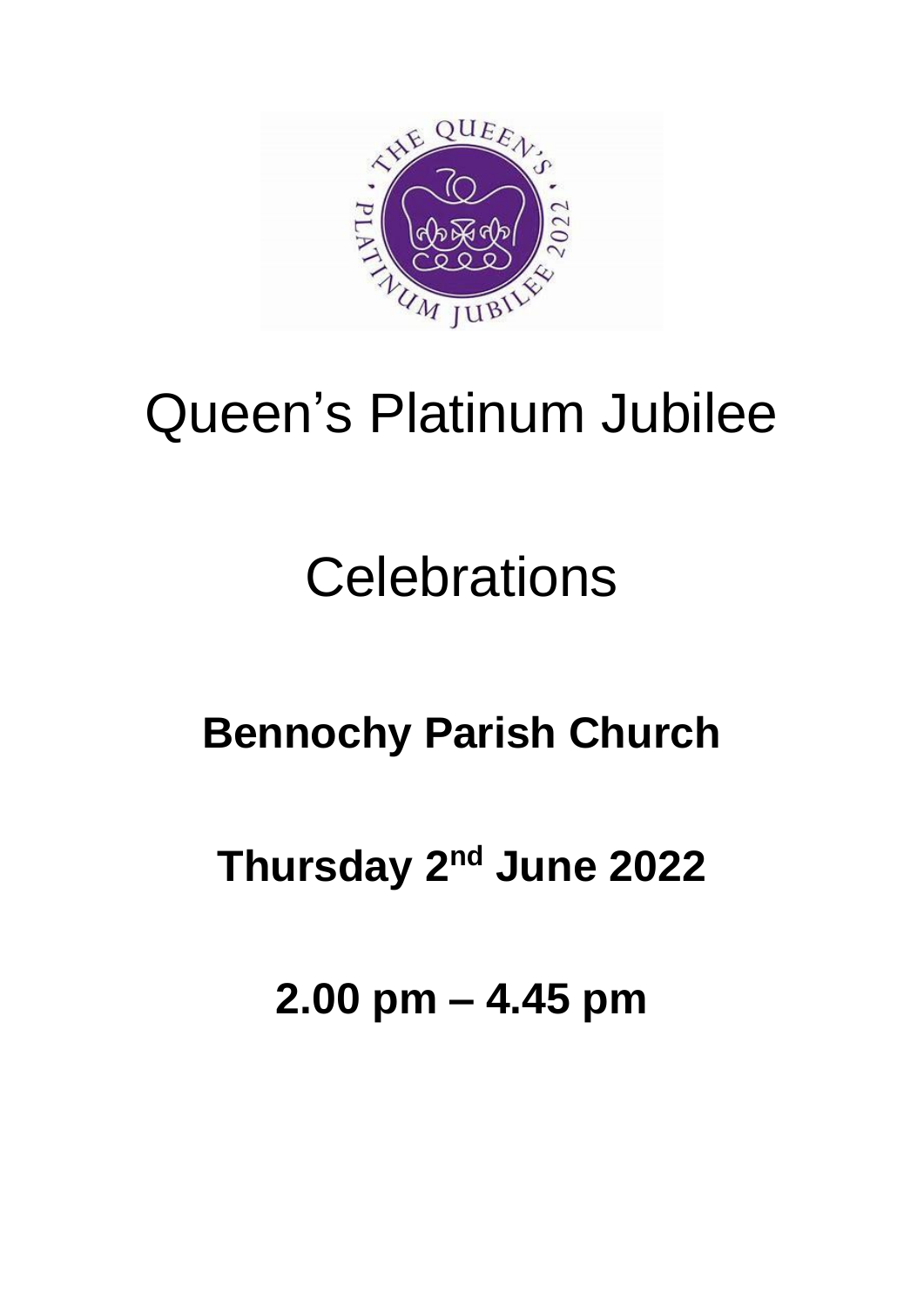

#### Programme

| Time<br>(Approximate)   | Activity                                                                                   | Location                                   |
|-------------------------|--------------------------------------------------------------------------------------------|--------------------------------------------|
| 2.00pm                  | Welcome by Robin McAlpine                                                                  | <b>Methven Hall</b>                        |
| 2.00pm                  | Everyone who is able, to stand to sing the<br>first verse of the National Anthem           | <b>Methven Hall</b>                        |
| 2.05pm                  | Traditional Afternoon Tea - served by café<br>volunteers                                   | <b>Methven Hall</b>                        |
| $2.05$ pm $-$<br>3.15pm | Balwearie High School Ensemble will play<br>in the background                              | <b>Methven Hall</b>                        |
| 3.30pm                  | Vote of thanks by Robin McAlpine                                                           | <b>Methven Hall</b>                        |
| 3.30pm                  | <b>Balwearie High School Piper</b>                                                         | Community Garden,<br><b>Highland scene</b> |
| 3.40pm                  | A few words from Robin McAlpine                                                            | Community Garden,<br><b>Highland scene</b> |
| 3.45pm                  | Tree Planting by Elizabeth Martin &<br><b>Sunday School</b>                                | Community Garden,<br><b>Highland scene</b> |
| 3.55pm                  | Invite from Robin McAlpine to go into the<br>Sanctuary to hear Bennochy Community<br>Choir | Community Garden,<br><b>Highland scene</b> |
| 4.00pm                  | <b>Bennochy Community Choir</b>                                                            | Sanctuary                                  |
| 4.40 pm                 | Vote of thanks by Robin McAlpine                                                           | Sanctuary                                  |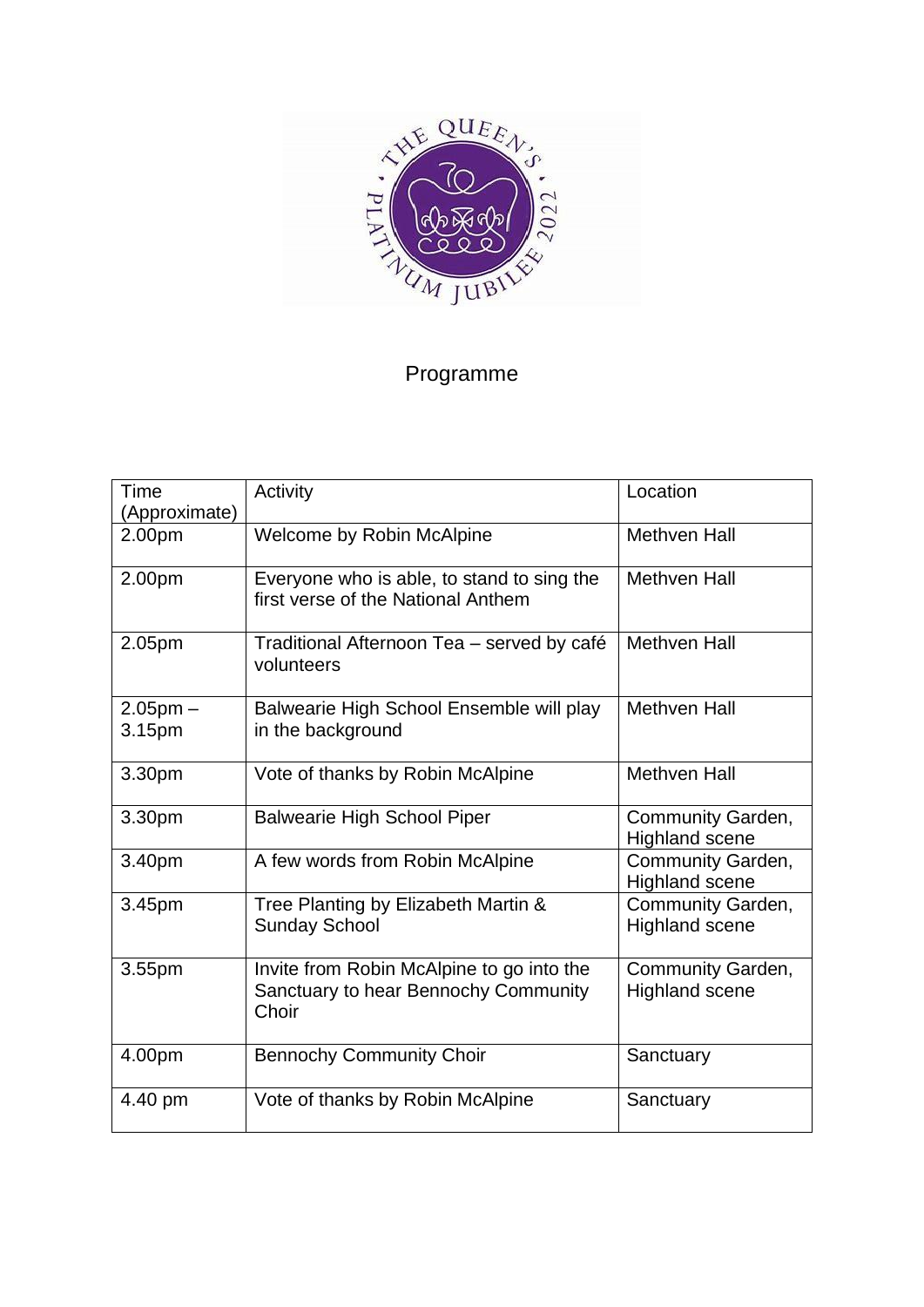#### **The National Anthem**

The National Anthem dates to the eighteenth century. 'God Save The King' was a patriotic song first publicly performed in London in 1745.

In September 1745 the 'Young Pretender' to the British Throne, Prince Charles Edward Stuart, defeated the army of King George II at Prestonpans, near Edinburgh.

In a fit of patriotic fervour after news of Prestonpans had reached London, the leader of the band at the Theatre Royal, Drury Lane, arranged 'God Save The King' for performance after a play. It was a tremendous success and was repeated nightly.

The words of the first verse of the National Anthem are as follows; if you are able, please stand to sing

> God save our gracious Queen! Long live our noble Queen! God save the Queen! Send her victorious, Happy and glorious, Long to reign over us, God save the Queen.

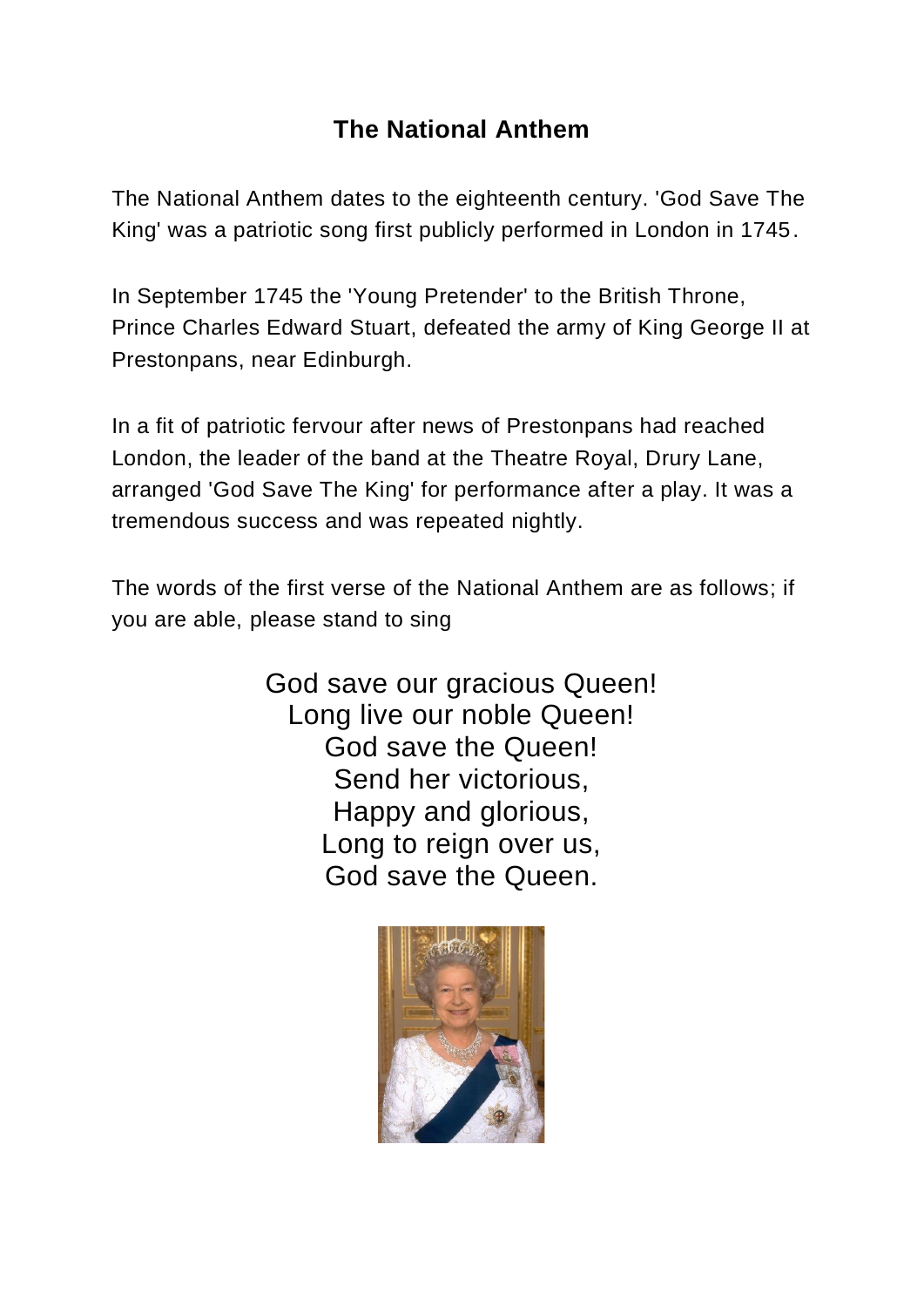Queen's Platinum Jubilee Afternoon Tea Served by Volunteers from the



Sausage Rolls & Cheese Savoury Rolls

 $\tilde{\phantom{0}}$ 

Sandwiches:

Coronation Chicken

Smoked Salmon with Cream Cheese

Egg & Cress

Cheese Savoury

Scones with Clotted Cream & Jam

 $\tilde{\phantom{0}}$ 

Fresh Cream Meringues

Victoria Sponge

Choux Buns

Strawberry Tarts

~~~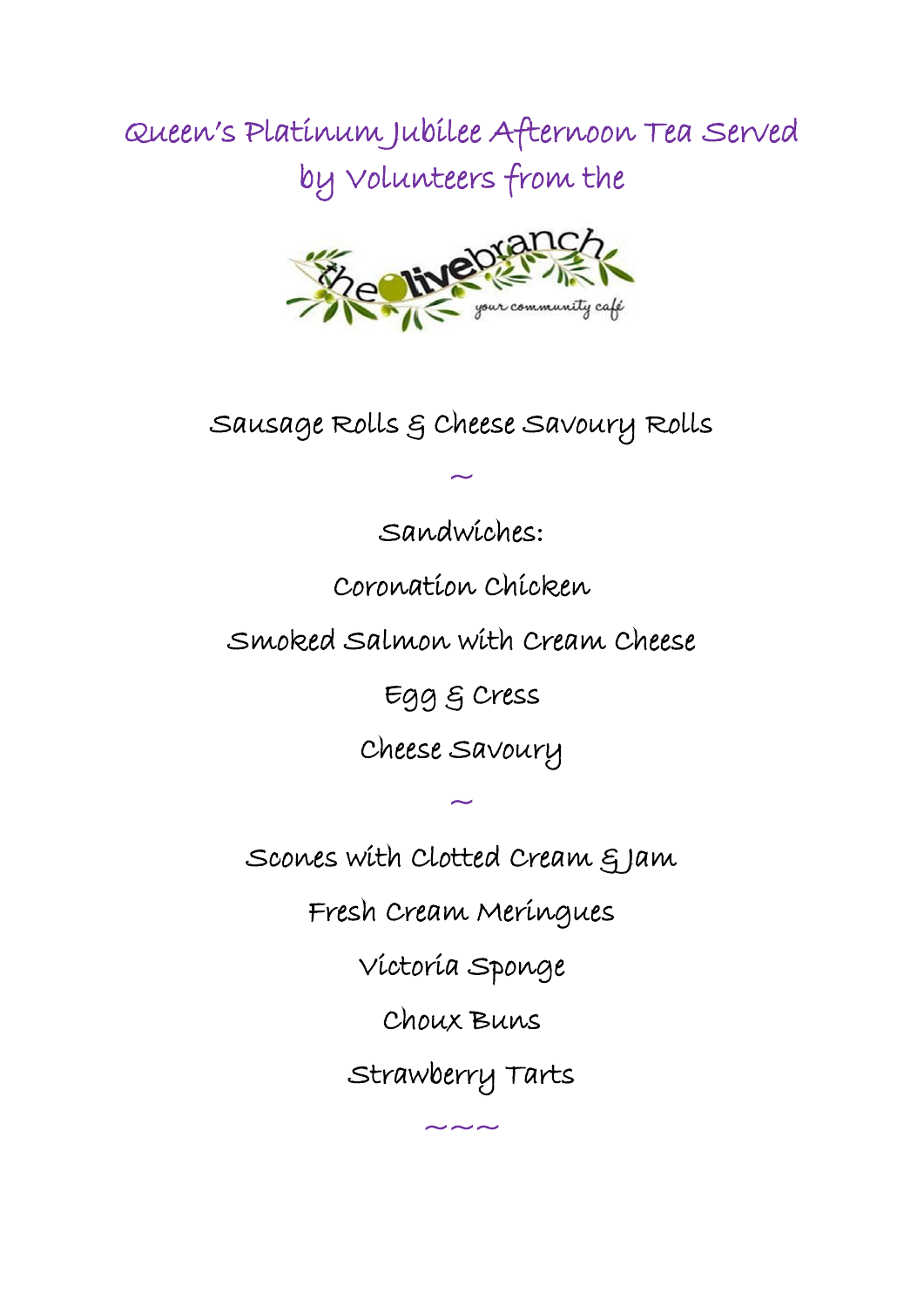#### **Chart Topping UK Number 1's**

To celebrate the Queen's jubilee year in music we (Balwearie High School Pupils) have been listening to number one hits since 1952. Some of them we really liked and recognised and some we really did not! What are your favourite songs from the list below? We have highlighted (\*) a few that we really liked listening to and learning about!

- 1952 ["Here in My Heart"](https://en.wikipedia.org/wiki/Here_in_My_Heart) [Al Martino](https://en.wikipedia.org/wiki/Al_Martino)
- 1953 ["I Believe"](https://en.wikipedia.org/wiki/I_Believe_(1953_song)) [Frankie Laine](https://en.wikipedia.org/wiki/Frankie_Laine)
- 1954 ["Secret Love"](https://en.wikipedia.org/wiki/Secret_Love_(Doris_Day_song)) [Doris Day](https://en.wikipedia.org/wiki/Doris_Day)
- 1955 ["Rose Marie"](https://en.wikipedia.org/wiki/Rose_Marie_(song)) [Slim Whitman](https://en.wikipedia.org/wiki/Slim_Whitman)
- 1956 ["I'll Be Home"](https://en.wikipedia.org/wiki/I%27ll_Be_Home) [Pat Boone](https://en.wikipedia.org/wiki/Pat_Boone)
- 1957 ["Diana"](https://en.wikipedia.org/wiki/Diana_(Paul_Anka_song)) [Paul Anka](https://en.wikipedia.org/wiki/Paul_Anka)
- 1958 ["Jailhouse Rock"](https://en.wikipedia.org/wiki/Jailhouse_Rock_(song)) [Elvis Presley](https://en.wikipedia.org/wiki/Elvis_Presley) \*
- 1959 ["Living Doll"](https://en.wikipedia.org/wiki/Living_Doll_(song)) [Cliff Richard](https://en.wikipedia.org/wiki/Cliff_Richard)
- 1960 ["It's Now or Never"](https://en.wikipedia.org/wiki/It%27s_Now_or_Never_(song)) [Elvis Presley](https://en.wikipedia.org/wiki/Elvis_Presley)
- 1961 ["Wooden Heart"](https://en.wikipedia.org/wiki/Wooden_Heart) [Elvis Presley](https://en.wikipedia.org/wiki/Elvis_Presley)
- 1962 ["I Remember You"](https://en.wikipedia.org/wiki/I_Remember_You_(1941_song)) [Frank Ifield](https://en.wikipedia.org/wiki/Frank_Ifield)
- 1963 ["She Loves You"](https://en.wikipedia.org/wiki/She_Loves_You) [The Beatles](https://en.wikipedia.org/wiki/The_Beatles) \*
- 1964 ["Can't Buy Me Love"](https://en.wikipedia.org/wiki/Can%27t_Buy_Me_Love) [The Beatles](https://en.wikipedia.org/wiki/The_Beatles) \*
- 1965 ["Tears"](https://en.wikipedia.org/wiki/Tears_(Ken_Dodd_song)) [Ken Dodd](https://en.wikipedia.org/wiki/Ken_Dodd)
- 1966 ["Green, Green Grass of Home"](https://en.wikipedia.org/wiki/Green,_Green_Grass_of_Home) [Tom Jones](https://en.wikipedia.org/wiki/Tom_Jones_(singer)) \*
- 1967 ["Release Me"](https://en.wikipedia.org/wiki/Release_Me_(1967_song)) [Engelbert Humperdinck](https://en.wikipedia.org/wiki/Engelbert_Humperdinck_(singer))
- 1968 ["Hey Jude"](https://en.wikipedia.org/wiki/Hey_Jude) [The Beatles](https://en.wikipedia.org/wiki/The_Beatles) \*
- 1969 ["Sugar, Sugar"](https://en.wikipedia.org/wiki/Sugar,_Sugar) [The Archies](https://en.wikipedia.org/wiki/The_Archies)
- 1970 ["In the Summertime"](https://en.wikipedia.org/wiki/In_the_Summertime) [Mungo Jerry](https://en.wikipedia.org/wiki/Mungo_Jerry)
- 1971 ["My Sweet Lord"](https://en.wikipedia.org/wiki/My_Sweet_Lord) [George Harrison](https://en.wikipedia.org/wiki/George_Harrison) \*
- 1972 ["Amazing Grace"](https://en.wikipedia.org/wiki/Amazing_Grace) [The Royal Scots Dragoon Guards Band](https://en.wikipedia.org/wiki/Royal_Scots_Dragoon_Guards)
- 1973 ["Tie a Yellow Ribbon Round the Ole Oak Tree"](https://en.wikipedia.org/wiki/Tie_a_Yellow_Ribbon_Round_the_Ole_Oak_Tree) [Dawn ft Tony Orlando](https://en.wikipedia.org/wiki/Dawn_featuring_Tony_Orlando)







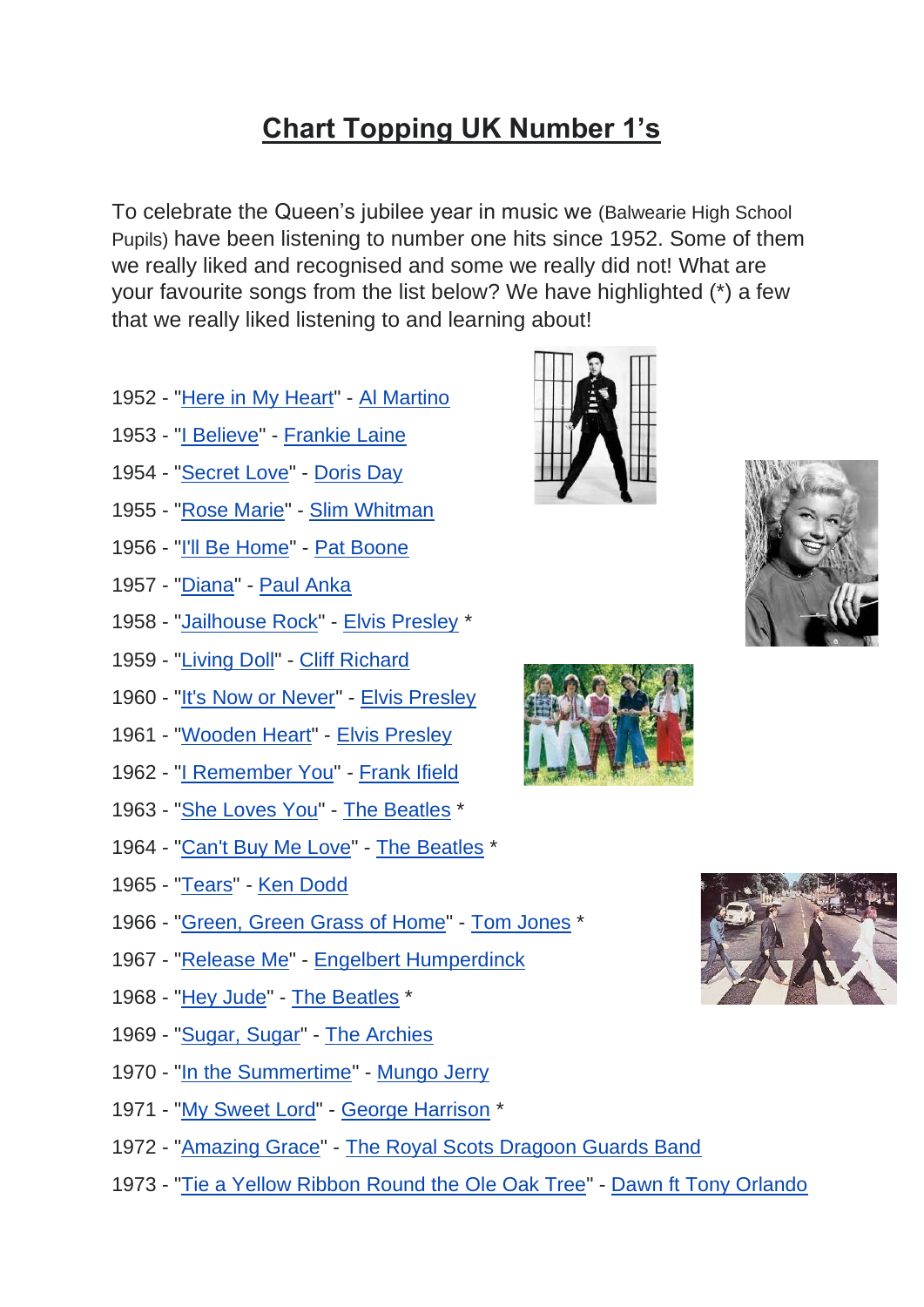- 1974 ["Tiger Feet"](https://en.wikipedia.org/wiki/Tiger_Feet) [Mud](https://en.wikipedia.org/wiki/Mud_(band)) \*
- 1975 ["Bye Bye Baby"](https://en.wikipedia.org/wiki/Bye,_Bye,_Baby_(Baby_Goodbye)) [Bay City Rollers](https://en.wikipedia.org/wiki/Bay_City_Rollers) \*
- 1976 ["Save Your Kisses for Me"](https://en.wikipedia.org/wiki/Save_Your_Kisses_for_Me) [Brotherhood of Man](https://en.wikipedia.org/wiki/Brotherhood_of_Man)
- 1977 ["Mull of Kintyre"](https://en.wikipedia.org/wiki/Mull_of_Kintyre_(song)) / ["Girls' School"](https://en.wikipedia.org/wiki/Girls%27_School_(song)) [Wings](https://en.wikipedia.org/wiki/Wings_(band))
- 1978 ["Rivers of Babylon"](https://en.wikipedia.org/wiki/Rivers_of_Babylon) / ["Brown Girl in the Ring"](https://en.wikipedia.org/wiki/Brown_Girl_in_the_Ring_(song)) [Boney M.](https://en.wikipedia.org/wiki/Boney_M.)
- 1979 ["Bright Eyes"](https://en.wikipedia.org/wiki/Bright_Eyes_(Art_Garfunkel_song)) [Art Garfunkel](https://en.wikipedia.org/wiki/Art_Garfunkel)
- 1980 ["Don't Stand So Close to Me"](https://en.wikipedia.org/wiki/Don%27t_Stand_So_Close_to_Me) [The Police](https://en.wikipedia.org/wiki/The_Police) \*
- 1981 ["Don't You Want Me"](https://en.wikipedia.org/wiki/Don%27t_You_Want_Me) [The Human League](https://en.wikipedia.org/wiki/The_Human_League) \*
- 1982 ["Come On Eileen"](https://en.wikipedia.org/wiki/Come_On_Eileen) [Dexys Midnight Runners](https://en.wikipedia.org/wiki/Dexys_Midnight_Runners) \*
- 1983 ["Karma Chameleon"](https://en.wikipedia.org/wiki/Karma_Chameleon) [Culture Club](https://en.wikipedia.org/wiki/Culture_Club)
- 1984 ["Do They Know It's Christmas?"](https://en.wikipedia.org/wiki/Do_They_Know_It%27s_Christmas%3F) [Band Aid](https://en.wikipedia.org/wiki/Band_Aid_(band))
- 1985 ["The Power of Love"](https://en.wikipedia.org/wiki/The_Power_of_Love_(Jennifer_Rush_song)) [Jennifer Rush](https://en.wikipedia.org/wiki/Jennifer_Rush)
- 1986 ["Don't Leave Me This Way"](https://en.wikipedia.org/wiki/Don%27t_Leave_Me_This_Way) [The Communards](https://en.wikipedia.org/wiki/The_Communards)
- 1987 ["Never Gonna Give You Up"](https://en.wikipedia.org/wiki/Never_Gonna_Give_You_Up) [Rick Astley](https://en.wikipedia.org/wiki/Rick_Astley) \*\*
- 1988 ["Mistletoe and Wine"](https://en.wikipedia.org/wiki/Mistletoe_and_Wine) [Cliff Richard](https://en.wikipedia.org/wiki/Cliff_Richard)
- 1989 ["Ride On Time"](https://en.wikipedia.org/wiki/Ride_On_Time) [Black Box](https://en.wikipedia.org/wiki/Black_Box_(band))
- 1990 ["Unchained Melody"](https://en.wikipedia.org/wiki/Unchained_Melody) [The Righteous Brothers](https://en.wikipedia.org/wiki/The_Righteous_Brothers)
- 1991 ["\(Everything I Do\) I Do It for You"](https://en.wikipedia.org/wiki/(Everything_I_Do)_I_Do_It_for_You) [Bryan Adams](https://en.wikipedia.org/wiki/Bryan_Adams) \*
- 1992 ["I Will Always Love You"](https://en.wikipedia.org/wiki/I_Will_Always_Love_You#Whitney_Houston_version) [Whitney Houston](https://en.wikipedia.org/wiki/Whitney_Houston) \*
- 1993 ["I'd Do Anything for Love \(But I Won't Do That\)"](https://en.wikipedia.org/wiki/I%27d_Do_Anything_for_Love_(But_I_Won%27t_Do_That)) [Meat Loaf](https://en.wikipedia.org/wiki/Meat_Loaf)
- 1994 ["Love Is All Around"](https://en.wikipedia.org/wiki/Love_Is_All_Around#Wet_Wet_Wet_version) [Wet Wet Wet](https://en.wikipedia.org/wiki/Wet_Wet_Wet)
- 1995 ["Unchained Melody"](https://en.wikipedia.org/wiki/Unchained_Melody) [Robson & Jerome](https://en.wikipedia.org/wiki/Robson_%26_Jerome)
- 1996 ["Killing Me Softly"](https://en.wikipedia.org/wiki/Killing_Me_Softly_with_His_Song#Fugees_version) [Fugees](https://en.wikipedia.org/wiki/Fugees)
- 1997 ["Candle in the Wind 1997"](https://en.wikipedia.org/wiki/Candle_in_the_Wind_1997) [Elton John](https://en.wikipedia.org/wiki/Elton_John) \*
- 1998 ["Believe"](https://en.wikipedia.org/wiki/Believe_(Cher_song)) [Cher](https://en.wikipedia.org/wiki/Cher) \*
- 1999 ["...Baby One More Time"](https://en.wikipedia.org/wiki/...Baby_One_More_Time_(song)) [Britney Spears](https://en.wikipedia.org/wiki/Britney_Spears) \*
- 2000 ["Can We Fix It?"](https://en.wikipedia.org/wiki/Can_We_Fix_It%3F) [Bob the Builder](https://en.wikipedia.org/wiki/Bob_the_Builder)
- 2001 ["It Wasn't Me"](https://en.wikipedia.org/wiki/It_Wasn%27t_Me) [Shaggy](https://en.wikipedia.org/wiki/Shaggy_(artist)) featuring [Rikrok](https://en.wikipedia.org/wiki/Rikrok)
- 2002 ["Anything Is Possible"](https://en.wikipedia.org/wiki/Anything_Is_Possible_(Will_Young_song)) / ["Evergreen"](https://en.wikipedia.org/wiki/Evergreen_(Westlife_song)#Will_Young_version) [Will Young](https://en.wikipedia.org/wiki/Will_Young)









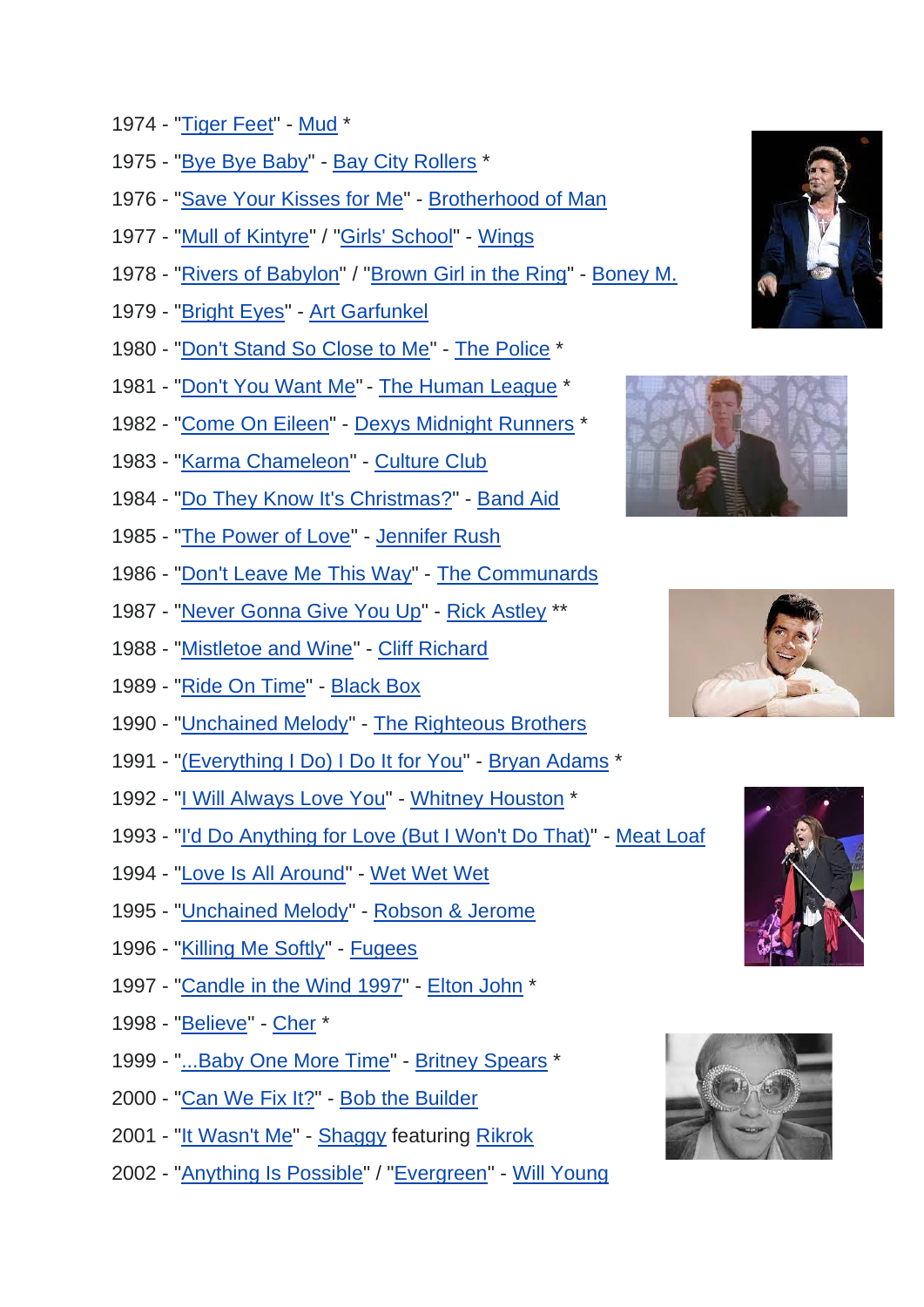- 2003 ["Where Is the Love?"](https://en.wikipedia.org/wiki/Where_Is_the_Love%3F) [The Black Eyed Peas](https://en.wikipedia.org/wiki/The_Black_Eyed_Peas)
- 2004 ["Do They Know It's Christmas?"](https://en.wikipedia.org/wiki/Do_They_Know_It%27s_Christmas%3F) [Band Aid 20](https://en.wikipedia.org/wiki/Band_Aid_(band))
- 2005 ["Is This the Way to Amarillo"](https://en.wikipedia.org/wiki/Is_This_the_Way_to_Amarillo) [Tony Christie](https://en.wikipedia.org/wiki/Tony_Christie) featuring [Peter Kay](https://en.wikipedia.org/wiki/Peter_Kay)
- 2006 ["Crazy"](https://en.wikipedia.org/wiki/Crazy_(Gnarls_Barkley_song)) [Gnarls Barkley](https://en.wikipedia.org/wiki/Gnarls_Barkley)
- 2007 ["Bleeding Love"](https://en.wikipedia.org/wiki/Bleeding_Love) [Leona Lewis](https://en.wikipedia.org/wiki/Leona_Lewis) \*
- 2008 ["Hallelujah"](https://en.wikipedia.org/wiki/Hallelujah_(Leonard_Cohen_song)#Alexandra_Burke) [Alexandra Burke](https://en.wikipedia.org/wiki/Alexandra_Burke)
- 2009 ["Poker Face"](https://en.wikipedia.org/wiki/Poker_Face_(Lady_Gaga_song)) [Lady Gaga](https://en.wikipedia.org/wiki/Lady_Gaga) \*
- 2010 ["Love the Way You Lie"](https://en.wikipedia.org/wiki/Love_the_Way_You_Lie) [Eminem](https://en.wikipedia.org/wiki/Eminem) featuring [Rihanna](https://en.wikipedia.org/wiki/Rihanna)
- 2011 ["Someone like You"](https://en.wikipedia.org/wiki/Someone_like_You_(Adele_song)) [Adele](https://en.wikipedia.org/wiki/Adele)
- 2012 ["Somebody That I Used to Know"](https://en.wikipedia.org/wiki/Somebody_That_I_Used_to_Know) [Gotye](https://en.wikipedia.org/wiki/Gotye) featuring [Kimbra](https://en.wikipedia.org/wiki/Kimbra)
- 2013 ["Blurred Lines"](https://en.wikipedia.org/wiki/Blurred_Lines) [Robin Thicke](https://en.wikipedia.org/wiki/Robin_Thicke) featuring [T.I.](https://en.wikipedia.org/wiki/T.I.) and [Pharrell Williams](https://en.wikipedia.org/wiki/Pharrell_Williams)
- 2014 ["Happy"](https://en.wikipedia.org/wiki/Happy_(Pharrell_Williams_song)) Pharrell Williams
- 2015 ["Uptown Funk"](https://en.wikipedia.org/wiki/Uptown_Funk) [Mark Ronson](https://en.wikipedia.org/wiki/Mark_Ronson) featuring [Bruno Mars](https://en.wikipedia.org/wiki/Bruno_Mars)
- 2016 ["One Dance"](https://en.wikipedia.org/wiki/One_Dance) [Drake](https://en.wikipedia.org/wiki/Drake_(musician)) featuring [Wizkid](https://en.wikipedia.org/wiki/Wizkid_(musician)) & [Kyla](https://en.wikipedia.org/wiki/Kyla_(British_singer))
- 2017 ["Shape of You"](https://en.wikipedia.org/wiki/Shape_of_You) [Ed Sheeran](https://en.wikipedia.org/wiki/Ed_Sheeran) \*
- 2018 ["One Kiss"](https://en.wikipedia.org/wiki/One_Kiss_(song)) [Calvin Harris](https://en.wikipedia.org/wiki/Calvin_Harris) and [Dua Lipa](https://en.wikipedia.org/wiki/Dua_Lipa)
- 2019 ["Someone You Loved"](https://en.wikipedia.org/wiki/Someone_You_Loved) [Lewis Capaldi](https://en.wikipedia.org/wiki/Lewis_Capaldi) \*
- 2020 ["Blinding Lights"](https://en.wikipedia.org/wiki/Blinding_Lights) [The Weeknd](https://en.wikipedia.org/wiki/The_Weeknd)
- 2021 ["Bad Habits"](https://en.wikipedia.org/wiki/Bad_Habits_(Ed_Sheeran_song)) [Ed Sheeran](https://en.wikipedia.org/wiki/Ed_Sheeran)



*S1 Favourite Song – Poker Face / Blinding Lights*

*S2 Favourite Song – Never Gonna Give You Up / Uptown Funk*

*S3 Favourite Song – Jailhouse Rock / Come On Eileen*

*S4 Favourite Song – Hey Jude / Believe*

*S5/6 Favourite Song – Believe / Shape of You*